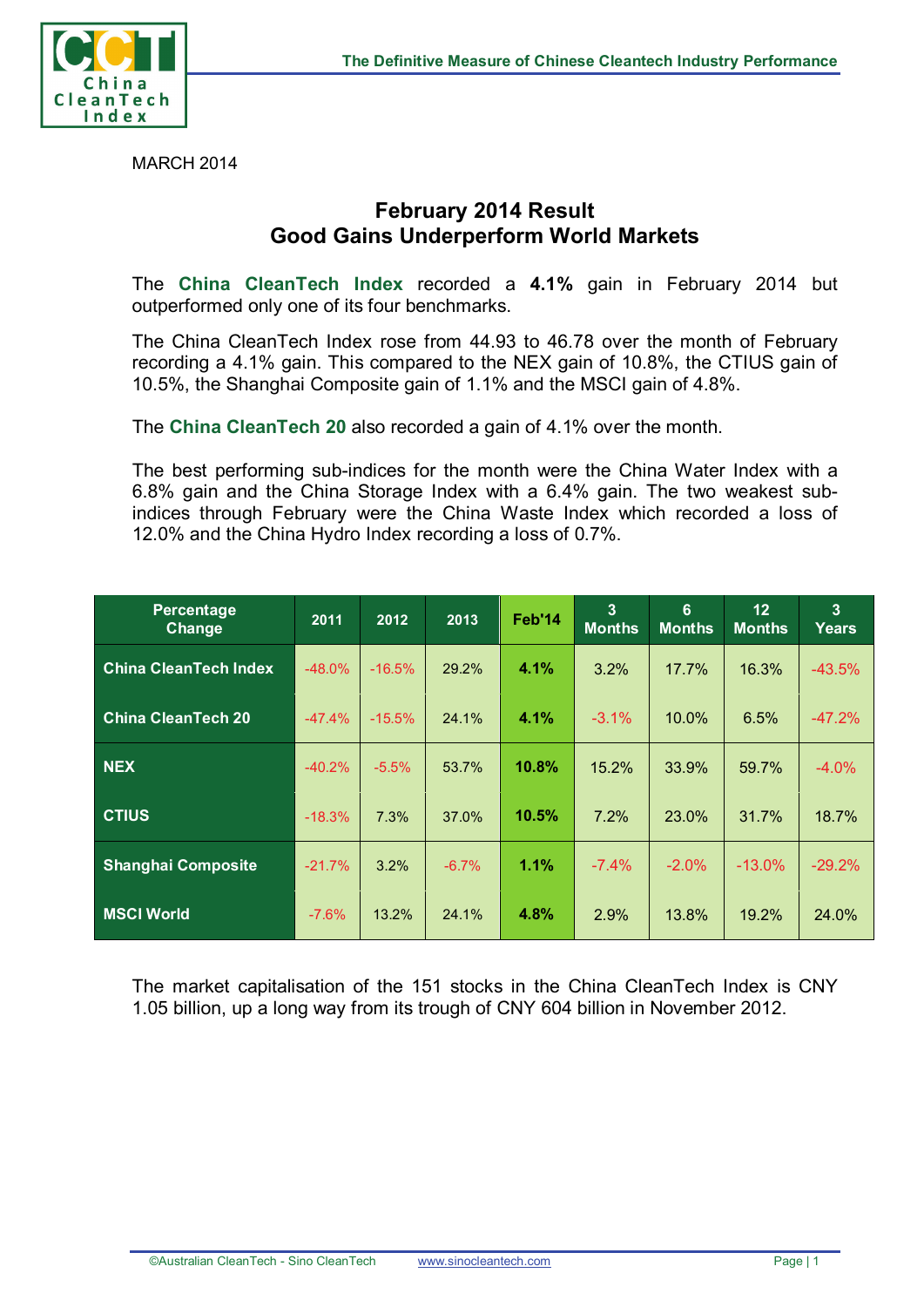

The month's performance was driven by 15 companies having share price gains of more than **25%**. The greatest percentage gains were recorded by **China Solar & Clean Energy Solns., Inc. (CSOL), China BAK Battery (CBAK) and Hong Kong Highpower Technology, Inc. (HPJ).**

These were offset by losses from other companies with 12 companies having losses of more than **10%**. The greatest percentage losses were recorded by **SmartHeat Inc (HEAT), Bodisen Biotech, Inc. (BBCZ) and Chiho-Tiande Group Limited (0976.HK).**

These best and worst performers are shown in the table below.

| <b>February 2014</b>                                                                                                                                                                                                                                                                                                                                                                                                                                                                                                                                                    |                                                                                                                                                                                                                                                                                                                                                                                                                            |  |  |  |  |  |
|-------------------------------------------------------------------------------------------------------------------------------------------------------------------------------------------------------------------------------------------------------------------------------------------------------------------------------------------------------------------------------------------------------------------------------------------------------------------------------------------------------------------------------------------------------------------------|----------------------------------------------------------------------------------------------------------------------------------------------------------------------------------------------------------------------------------------------------------------------------------------------------------------------------------------------------------------------------------------------------------------------------|--|--|--|--|--|
| <b>Best Performers</b><br><b>Share Price Gain &gt; 25%</b>                                                                                                                                                                                                                                                                                                                                                                                                                                                                                                              | <b>Worst Performers</b><br><b>Share Price Loss &gt; 10%</b>                                                                                                                                                                                                                                                                                                                                                                |  |  |  |  |  |
| Shenzhen Sunwin Intelligent Co., Ltd.<br>China Solar & Clean Energy Solns., Inc.<br>Dongying Photovoltaic Power Co Ltd (CNPV Solar<br>Power SA)<br>Wuhan Linuo Solar Energy Group Co., Ltd.<br>Beijing Easpring Material Technology Co., Ltd.<br>China BAK Battery<br>China Sun Group High Tech Co.<br>Hong Kong Highpower Technology, Inc.<br>Jinagxi Ganfeng Lithium Co., Ltd.<br>Sichuan Tiangi Lithium Industries, Inc.<br>Beijing Enterprises Water Group<br>China Ming Yang Wind Power Group Ltd<br>Huayi Electric Co., Ltd.<br>Titan Wind Energy (Suzhou) Co Ltd | LED International Holdings Ltd.<br>SmartHeat Inc.<br>Beijing SJ Environmental Protection and<br>New Material Co. Ltd<br>Bodisen Biotech, Inc.<br>Shanghai Yanhua Smartech Co Ltd<br>Risen Energy Co., Ltd.<br>Suntech Power Holdings<br>Tianneng Power International Limited<br>Chiho-Tiande Group Limited<br>Nanhai Development Co., Ltd.<br>China Power New Energy Development<br>Co., Ltd<br>CleanTech Innovations Inc. |  |  |  |  |  |
| Xiangtan Electric Manufacturing Co., Ltd.                                                                                                                                                                                                                                                                                                                                                                                                                                                                                                                               |                                                                                                                                                                                                                                                                                                                                                                                                                            |  |  |  |  |  |

The China Cleantech Index is updated each month and published on the SinoCleantech website at [www.sinocleantech.com.](http://www.sinocleantech.com/) It is published internationally in conjunction with Cleantech Investor [\(www.cleantechinvestor.com\)](http://www.cleantechinvestor.com/) and in China in conjunction with Top Capital [\(www.topcapital.cn\)](http://www.topcapital.cn/).

Monthly results can be emailed directly to interested parties by signing up to the distribution list at [http://www.sinocleantech.com/e/cleantech\\_index.html.](http://www.sinocleantech.com/e/cleantech_index.html)

## **FURTHER INFORMATION:**

John O'Brien Managing Director, Sino CleanTech Ph: +61 419 826 372 [john.obrien@sinocleantech.com](mailto:john.obrien@sinocleantech.com)

Dorothy Zhao Manager, Sino CleanTech Australia: +61 432 294 989 [dorothy.zhao@sinocleantech.com](mailto:dorothy.zhao@sinocleantech.com)